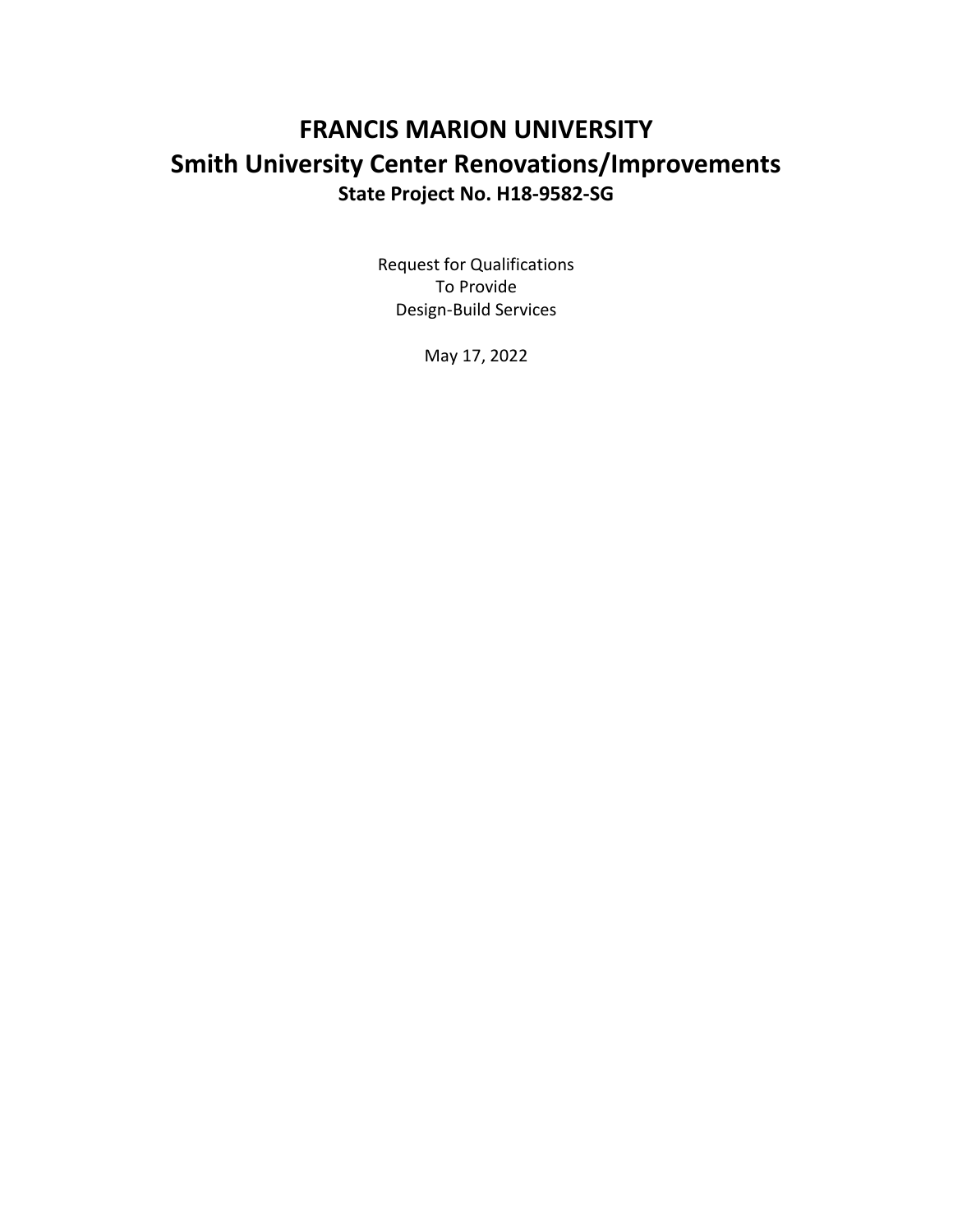## Table of Contents

| The RFQ                                                               |  |
|-----------------------------------------------------------------------|--|
|                                                                       |  |
|                                                                       |  |
|                                                                       |  |
|                                                                       |  |
|                                                                       |  |
|                                                                       |  |
| 2. How to Apply and Organize the Statement of Qualifications Page 3   |  |
|                                                                       |  |
|                                                                       |  |
|                                                                       |  |
|                                                                       |  |
|                                                                       |  |
|                                                                       |  |
|                                                                       |  |
|                                                                       |  |
|                                                                       |  |
|                                                                       |  |
|                                                                       |  |
|                                                                       |  |
|                                                                       |  |
|                                                                       |  |
|                                                                       |  |
|                                                                       |  |
|                                                                       |  |
|                                                                       |  |
|                                                                       |  |
|                                                                       |  |
|                                                                       |  |
|                                                                       |  |
|                                                                       |  |
|                                                                       |  |
|                                                                       |  |
|                                                                       |  |
|                                                                       |  |
| 2.8.20. Statement of Why the Proposing Firm Should Be Selected Page 7 |  |
|                                                                       |  |
|                                                                       |  |
|                                                                       |  |
|                                                                       |  |
|                                                                       |  |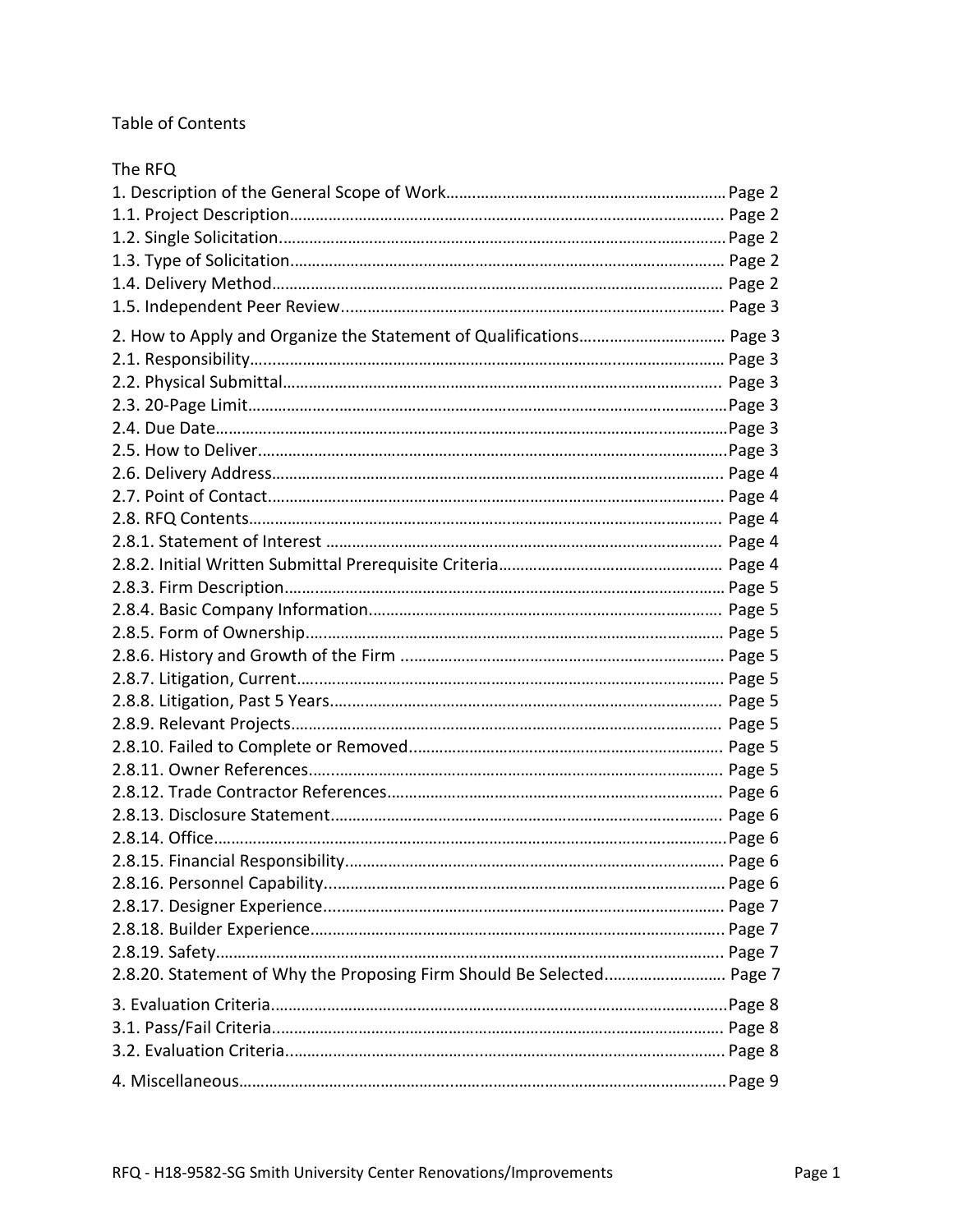#### **1. Description of the General Scope of Work**

**1.1.** This project is for the design and renovations/improvements to the Smith University Center building on the main campus of Francis Marion University. The Smith University Center (SUC) renovations include locker rooms for men and women, showers, athletic training facilities, and offices. The current locker rooms and showers have undergone very little improvement since the building was constructed in 1974. As the number of teams and student-athletes within the FMU program has increased, the functionality of the facility has become extremely deficient. The renovations will help bring the facility into the 21<sup>st</sup>-century. The current athletic training room does not meet the minimum National Athletic Trainers' Association (NATA) requirements. This renovation will double the square footage of this space and will provide increased rehabilitation facilities. Regarding office space, current staff members use closet space for offices, and this renovation will afford improved and increased office space. The main lobby of the building appears worn and dated. Updated finishes and lighting are needed to continue to host functions and events in the space as well as provide wayfinding to all other spaces in the building. The basketball gymnasium has fixed seating at one side that needs to be replaced and will provide the code required aisle width and rails for patrons. The entry into the building from the parking lot side requires wider stairs and an accessible ramp so that patrons for basketball games and other public events such as graduations do not have to traverse around the corner to enter the building and the entry can be brought to current standards.

**1.2.** There will be a single solicitation and procurement of one Design-Build Firm to design and renovate the SUC. Following selection of this one Design-Build Firm, Francis Marion University will enter into negotiations with the Firm for the design and construction of the SUC. Francis Marion University will manage this procurement as the Owner.

**1.3.** The solicitation is a Request for Proposal (RFP) that will comply with the guidelines of the South Carolina Consolidated Procurement Code & Regulations and the Manual for Planning and Execution of State Permanent Improvements - Part II.

**1.4.** The delivery method for this project will be Design-Build (D-B). Selection of professional construction services will be by Qualifications-Based Selection (QBS) or "Technically Superior Proposal" method. The South Carolina Consolidated Procurement Code adopted QBS as appropriate under state law for competitive sealed proposals: See §11-35-1530 in the Official Code of South Carolina. The Owner chose, and The State Engineer approved, the Design-Build delivery method specifically to give it a single point of responsibility for design and construction. Moreover, the D-B delivery method allows concurrent design and construction activities. The Design-Builder, as the sole source responsible for design and construction services, will have a fiduciary role and responsibility to the Owner. The Design-Builder must act in the best interests of the Owner, using their best efforts to perform the project in an expeditious and cost-effective manner consistent with the Owner's program of requirements and budget for both the design and construction of the project. The Design-Builder will be under contract to provide both design and construction services, including initiation, planning, design, and construction services necessary to deliver a completed facility, in a "turnkey" fashion, to the Owners for occupancy. The Design-Builder shall hold all design professional,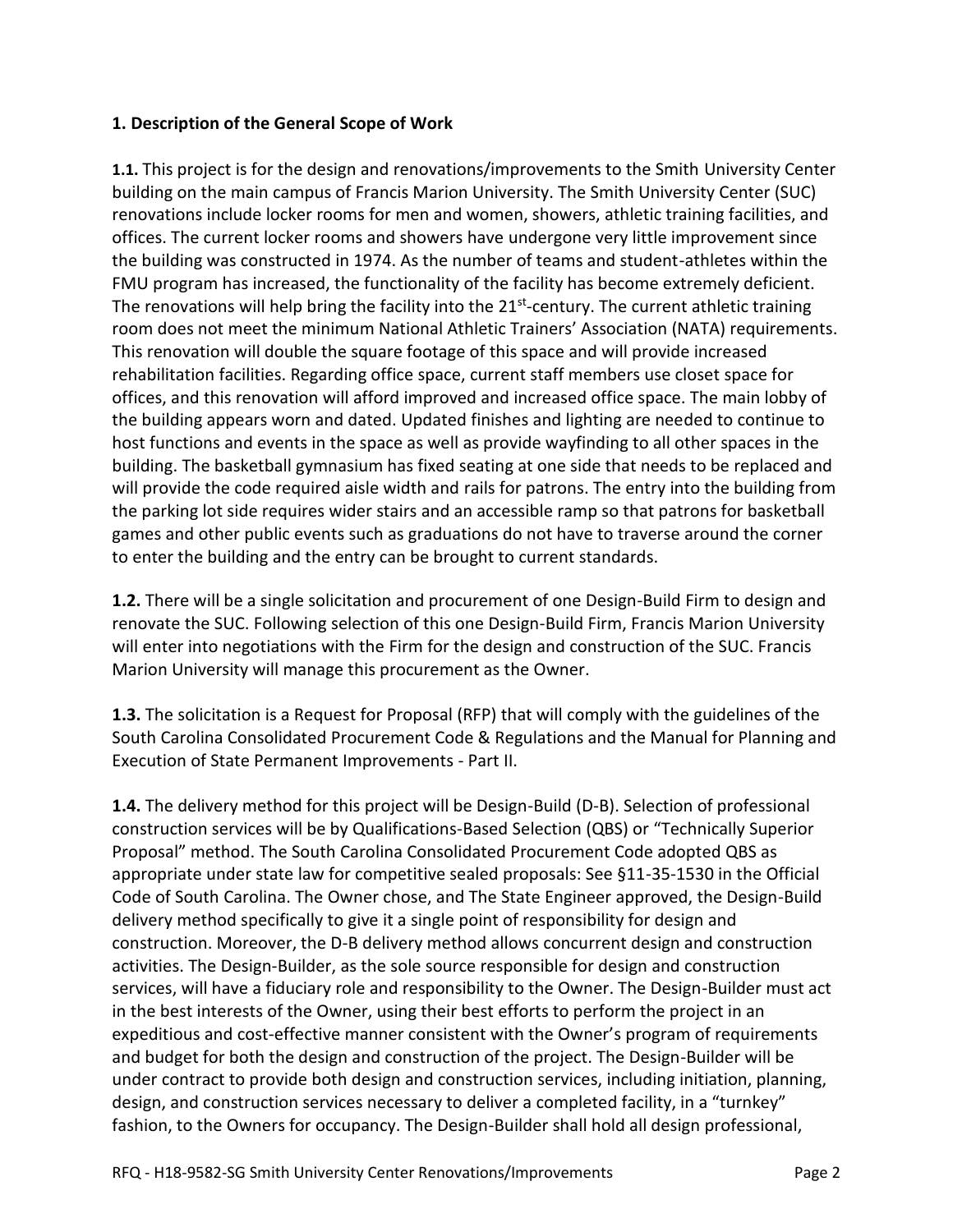trade contractor, and trade supplier contracts. The Design-Builder shall develop an overall project schedule, which will be a contractual obligation. In addition, the Design-Builder will be responsible for methods of construction and safety, as well as for the scheduling and coordination of the work of all construction and miscellaneous contracts required for completion of the project within its predetermined budget and schedule.

**1.5.** Independent Peer Review. The Owner will perform an independent peer review by utilizing a design professional acquired according to the state law.

### **2. How to Apply and Organize the Statement of Qualifications**

**2.1.** The Design-Build Firm will be responsible for submitting a written statement of qualifications as outlined in this RFQ.

#### **2.2.** Physical Submittal

Please submit Six (6) copies of the information and One (1) Electronic copy. Each submittal shall be identical and include a transmittal letter. The transmittal letter (or cover letter) will not count toward the page limit. The table of contents sheet and the tab sheets also do not count toward the page limit. The covers of bound documents do not count and should not be used to convey your response to the RFQ by means of printing on them. Submitters are encouraged to follow in their responses the sequence of the Initial Written Submittal outlined here. Responses should be concise, clear, and relevant. Submitter's cost incurred in responding to this RFQ is submitter's alone and the Owner does not accept liability for any such costs.

**2.3.** Responses are limited to twenty (20), single sided, standard (8½" x 11") pages (may be fewer) using a minimum of a 10-point font. The pages of the qualification submittals must be numbered. A table of contents, with corresponding tabs in the body of the submittal, must be included as well to identify each section. Placing multiple tabs on a single page is perfectly acceptable. If more than one item in the table of contents can be started on the same page, you may do so and place all corresponding tabs on that page. Any affidavits, certifications, or signed statements called for may be included in an Appendix and will not count toward the page limit.

**2.4.** Submittals of qualifications will be accepted until 4:00 PM on June 21<sup>st</sup>, 2022, as advertised in SCBO. This is a Firm deadline. The Owners are not responsible for the proper or timely delivery of submittals. Failure to meet the deadline for receipt of submittals will result in rejection of the submittal. Submittals received after the deadline will not be considered whether delayed in transit or for any other cause whatsoever. Each Firm is solely responsible for the accuracy and completeness of its submittal. Errors and omissions may constitute grounds for rejection.

**2.5.** Firms should deliver their submittals in a sealed package. The name and address of the Firm should appear on the outside of the package, and the package should reference the project, i.e., "RFQ for Design-Build Services, Smith University Center Renovations/Improvements, State Project No. H18-9582-SG"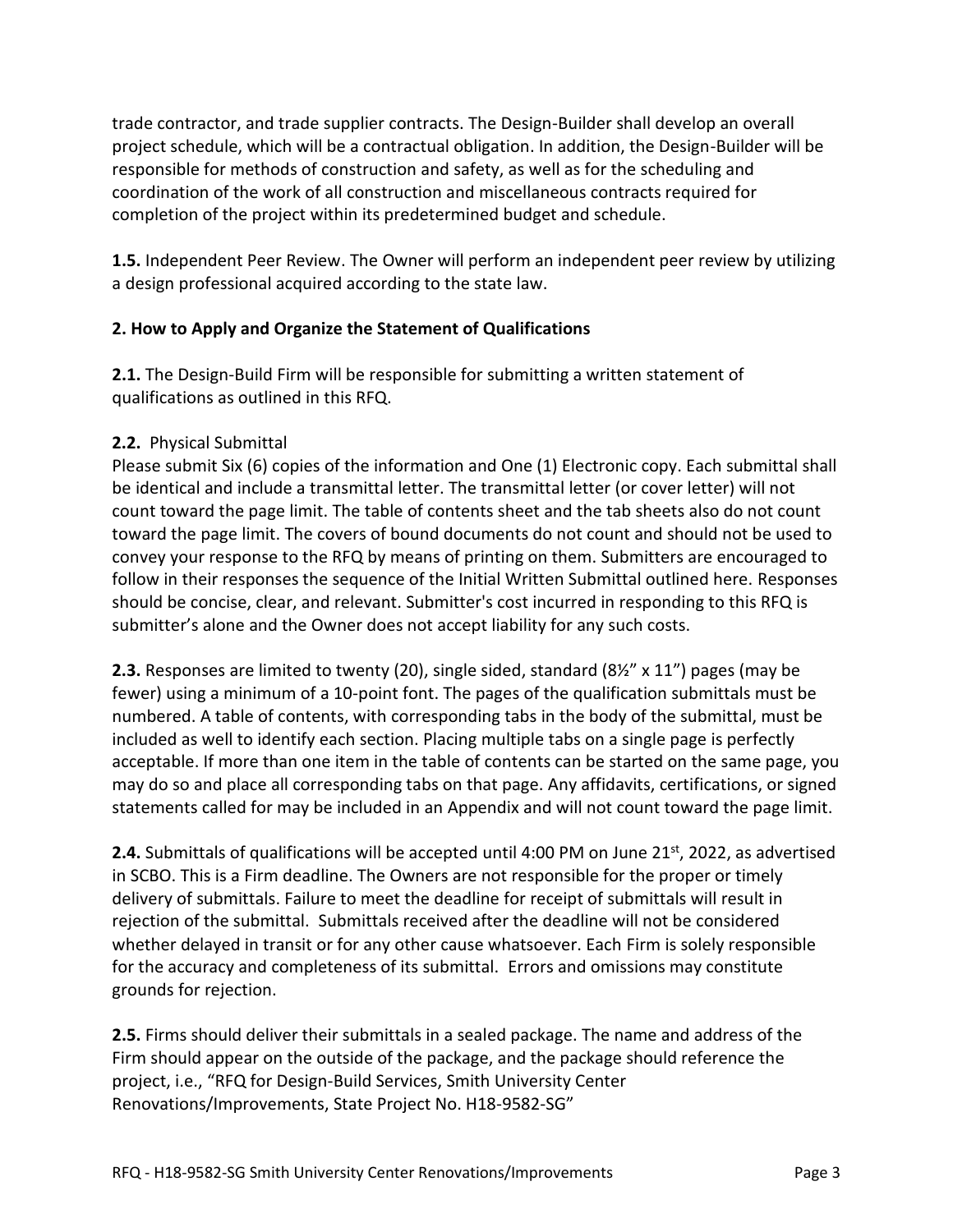**2.6.** Submit qualification documents to the following address: Francis Marion University Attn: Miss Taylor L. Hucks 4822 East Palmetto Street Florence, SC 29506

**2.7.** Proposers shall only contact the Francis Marion University Project Manager listed below to answer the questions relating to the RFQ. All questions must be submitted in writing via e-mail to the following: Miss Taylor Hucks, Project Manager

Email[: taylor.hucks@fmarion.edu](mailto:taylor.hucks@fmarion.edu) PH: (843) 661-1488

The questions should arrive in the Project Manager's Inbox no later than 4:00 PM on May 25<sup>h</sup>, 2022.

### **2.8. Contents of the RFQ**

The qualification submittal should contain the following information in the following order:

**2.8.1.** Statement of Interest. Briefly, tell why your Firm is interested in this project.

#### **2.8.2.** Initial Written Submittal Prerequisite Criteria

Firms must meet the criteria in the bullet points immediately below. Firms that do not meet these criteria are automatically disqualified for further evaluation.

- Builder MUST have a "Safety Experience Modification Rate Average" of less than 1.5 over the last three (3) years.
- Firm MUST have bonding capacity to provide a payment and performance bond for total cost of work.
- Firm MUST be able to obtain a "Builder's Risk Insurance Policy" to cover the entire cost of construction.
- Firm MUST have a current "Errors and Omissions Insurance Policy."
- Firm MUST have a current "Contractor's Public Liability Insurance Policy" and must be insurable in the following amounts: Bodily injury, including death—limits of \$1 million for each incident; Property damage—limits of \$1 million for each incident and \$2 million for the aggregate of operations. (The Owner reserves the right to require additional limits and coverage in the final contract.)

In order to be deemed eligible for evaluation, the submitting Firm must create, officially sign, and place in its submittal a signed statement that contains the following declarations:

- We certify that our building Firm has a "Safety Experience Modification Rate Average" of less than 1.5 over the last three (3) years.
- We certify that our Firm has sufficient bonding capacity to provide a payment and performance bond for total cost of work.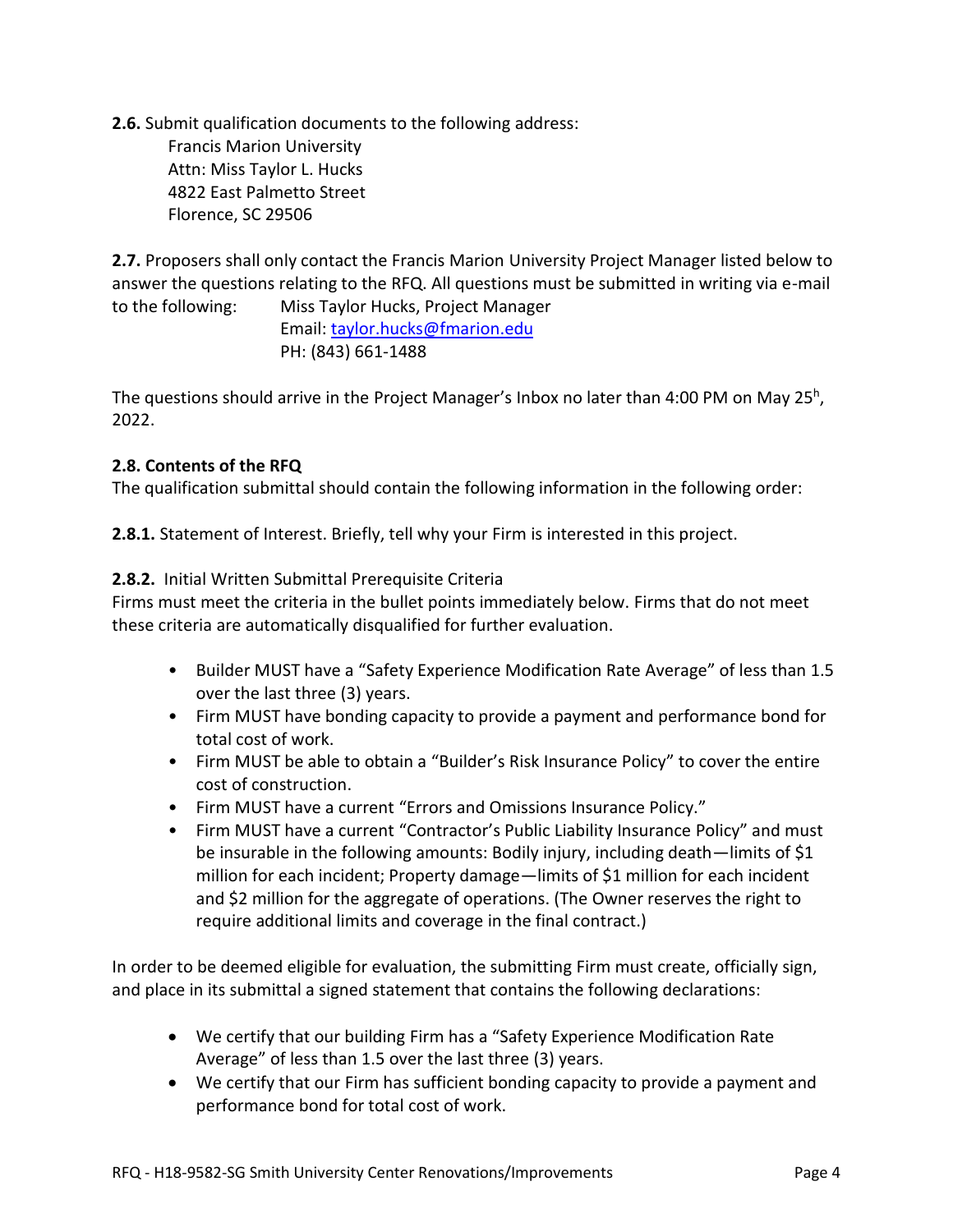- We certify that our Firm can obtain a "Builder's Risk Insurance Policy" to cover the entire cost of construction.
- We certify that our Firm has an "Errors and Omissions Insurance Policy."
- We certify that our Firm has a current Contractor's Public Liability Insurance Policy, and our Firm is insurable in the following amounts: Bodily injury, including death limits of \$1 million for each incident; Property damage—limits of \$1 million for each incident and \$2 million for the aggregate of operations.

Such signed statement may be placed in an Appendix and will not count toward your page limit.

**2.8.3.** Firm Description. Detailed resumes of Firm members may be included in an Appendix, if desired, and will not count against the twenty (20) page limit.

**2.8.4.** Basic Company Information

- a. Company name
- b. Address & Zip code
- c. Email address & Name of primary contact
- d. Telephone number
- e. Number of years in business

**2.8.5.** Form of ownership, including state of residency or incorporation.

**2.8.6.** Succinctly describe the history and growth of your Firm(s).

**2.8.7.** Regarding litigation with Owners, subcontractors, and design professionals, list any active or pending litigation and explain.

**2.8.8.** Other than that just listed, has the Firm been involved in any relevant litigation in the past five (5) years? Explain.

**2.8.9.** List and briefly describe projects that your Firm has completed in the past three (3) years that also required Design-Build services and were valued at or above \$2,000,000.

**2.8.10.** Has the Firm ever failed to complete any work awarded to it or has it been removed from any project awarded to the Firm? Explain.

**2.8.11.** Give three (3) references to which your company has provided professional services of a nature and quality similar to those described herein. This reference information should include a short paragraph describing the service(s) provided, together with the following:

- a. The name of the organization to which the services were provided
- b. Project location
- c. Dates during which services were performed
- d. Brief description of project
- e. A current contact name, together with organizational title, at the Firm
- f. The contact's current address and telephone number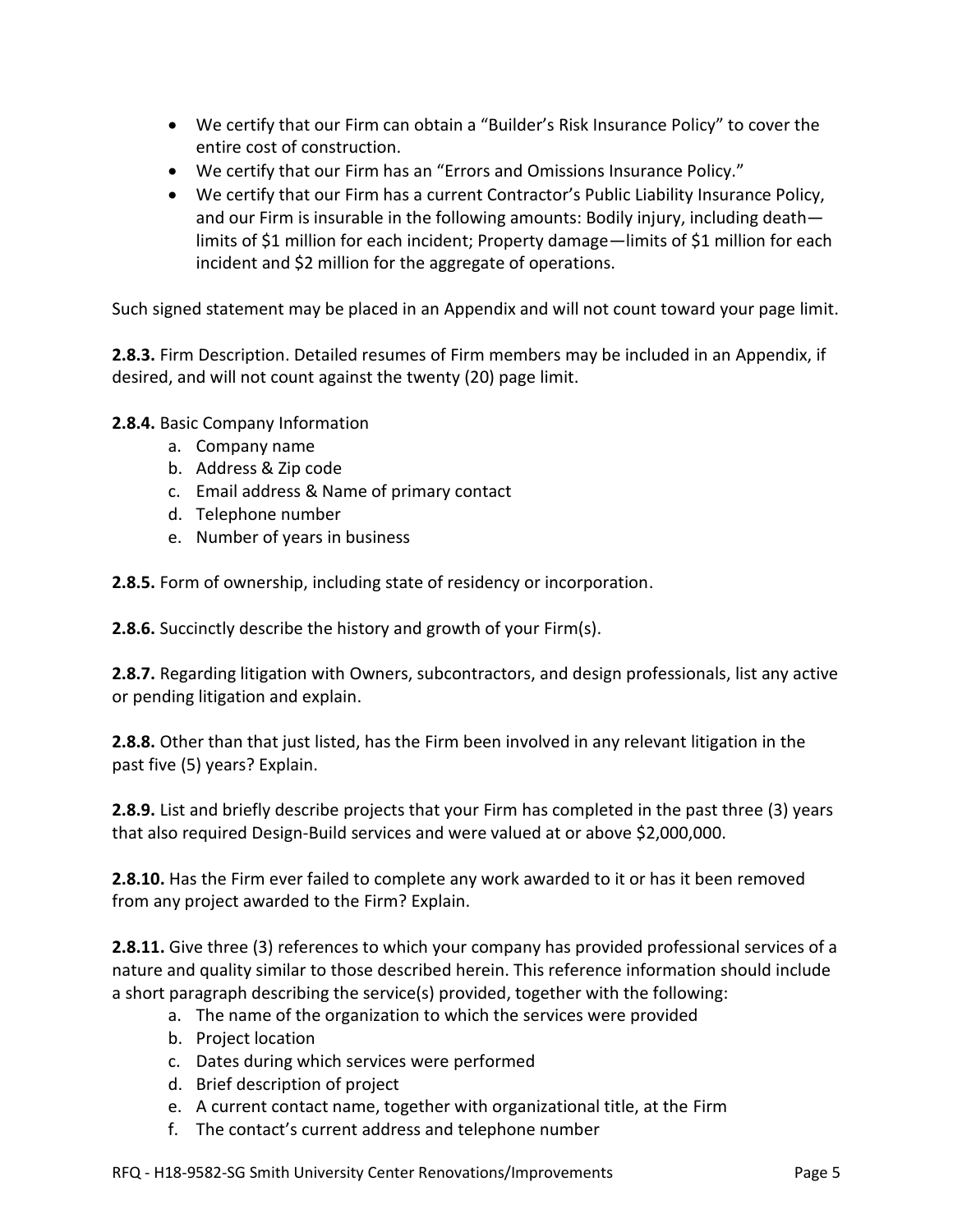**2.8.12.** List five (5) major trade contractor references (company, contact, and telephone number).

**2.8.13.** Provide a statement of disclosure, which will allow the Owner to evaluate possible conflicts of interest. (This disclosure requirement is not about giving the Owner permission regarding our contacting your references. It is about revealing relationships that your company might have with persons not of your company who are directly involved in the decision-making regarding this project.) If your company has no conflicts of interest, your statement should affirm that as fact, and you may do so succinctly.

### **2.8.14.** Office Submitting Qualifications

If the Firm has multiple offices, the qualification statement should include information about the parent company and branch office separately. Identify the office from which the project will be managed and that office's proximity to the project site. Parent company (or general office) financial information as totals will be acceptable IF "parent" (or "general office") means that it is financially responsible for the liabilities of the branch office. If the parent company is not so responsible, meaning that its financial resources are not available to the office that will perform the contract, it will be misleading to the Owner to offer the financials of any office other than the one with the prospect of a contract with the Owner.

#### **2.8.15.** Financial Responsibility

- a. List your total annual billings for each of the past three (3) calendar years. If forming a partnership, list separately by Firm.
- b. List the contact persons, addresses, and telephone numbers for your insurance carrier and agent.
- c. List the contact persons, addresses, and telephone numbers for the Firm's bonding company and agent.
- d. What percentage of your Firm's work has been negotiated during the past three (3) years?
- e. Supply Firm's Current Ratio (Current Assets / Current Liabilities) experience for the last five (5) years, with a signed statement. Such signed statement may be placed in an Appendix and will not count toward your page limit.

#### **2.8.16.** Personnel Capability

Provide general information about the Firm's personnel resources, including classifications and numbers of employees and the locations and staffing of relevant offices. Provide list of qualified and available personnel resources, identifying experience and ability for key personnel. The key personnel, at a minimum, are the proposed Designer of Record, supporting project architects and engineers, project superintendent, Design-Builder's project manager, project director, estimator, preconstruction manager, and the executive in charge. At this stage, Firms may list more than one (1) person qualified and available for the proposed project.

**2.8.17.** Relevant Project Experience of the Designer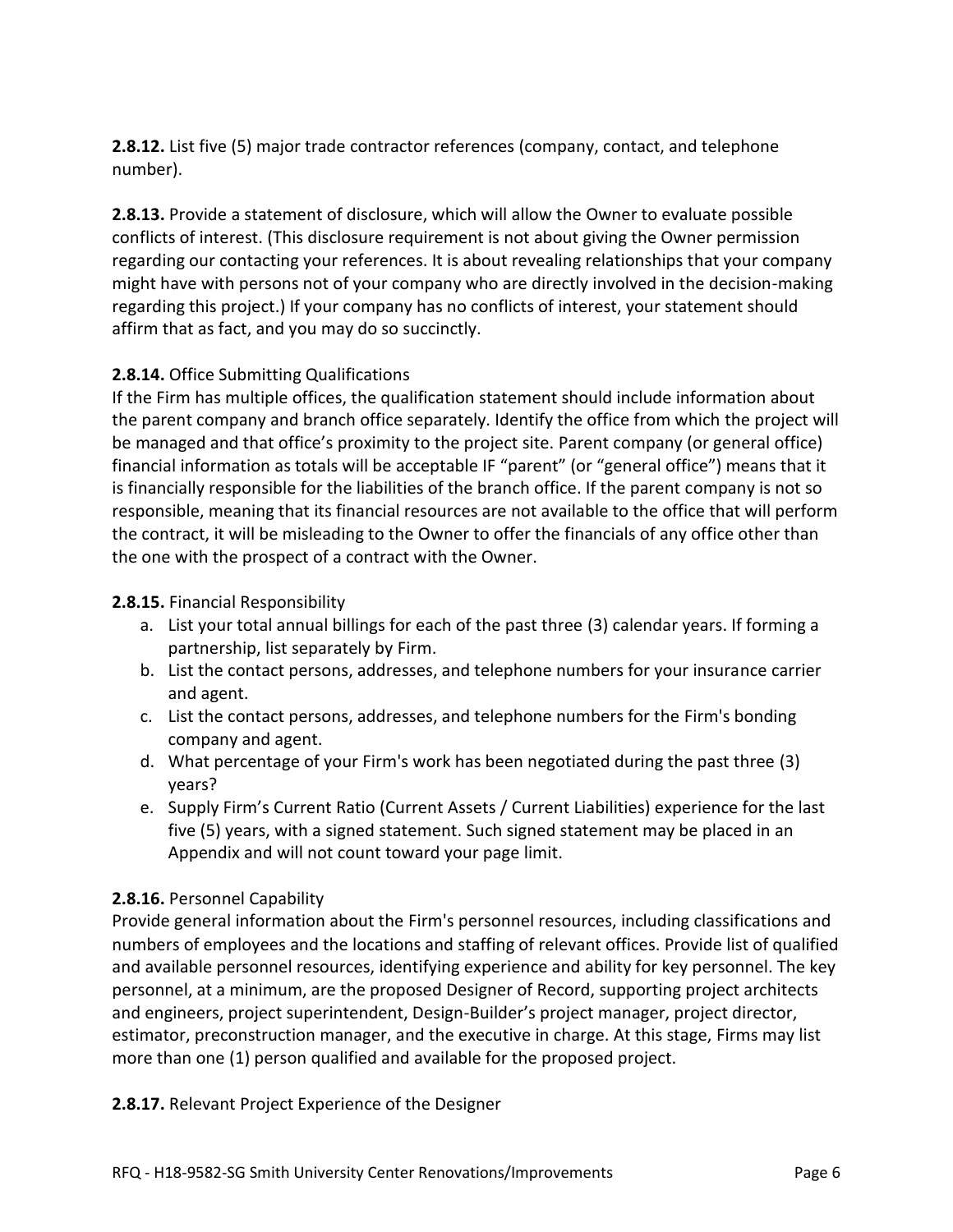Relevant project experience refers especially to collegiate athletic facilities and multi-use facilities similar to this project. The most relevant experience will be on other Design-Build projects as designer. Describe no more than six (6) and no fewer than four (4) projects in order of most relevant to least relevant that demonstrate the Firm's capabilities to provide design services on the project at hand. For each project, the following information should be provided:

- a. Project name
- b. Project location
- c. Dates during which services were performed
- d. Physical description
- e. Brief description of project
- f. Services performed as Designer
- g. Statement of performance versus Owner expectations in the areas of cost, quality, and schedule
- h. Owner reference

#### **2.8.18.** Relevant Project Experience of the Builder

Relevant project experience includes similar building type and delivery method relevant to the type of project to be constructed using the Design-Build delivery method or performing as a general contractor on similar types and sizes of projects. Describe no more than six (6) and no fewer than four (4) projects in order of most relevant to least relevant that demonstrate the Firm's capabilities to perform the project at hand. For each project, the following information should be provided:

- a. Project name
- b. Project location
- c. Dates during which services were performed
- d. Physical description
- e. Brief description of project
- f. Services performed as Builder
- g. Statement of performance versus Owner expectations in the areas of cost, quality, and schedule
- h. Owner reference

#### **2.8.19.** Safety Information

Provide a letter on the letterhead of the building Firm's insurance company stating the Workers Compensation Experience Modification Rate (EMR) for the past three (3) years. This letter may be placed in the Appendix and will not count toward the page limit.

#### **2.8.20.** Statement of Why the Proposing Firm Should Be Selected

This section provides each Firm the opportunity to provide specific information that differentiates them from others in the competition. This statement is limited to two (2) pages of the allowed total.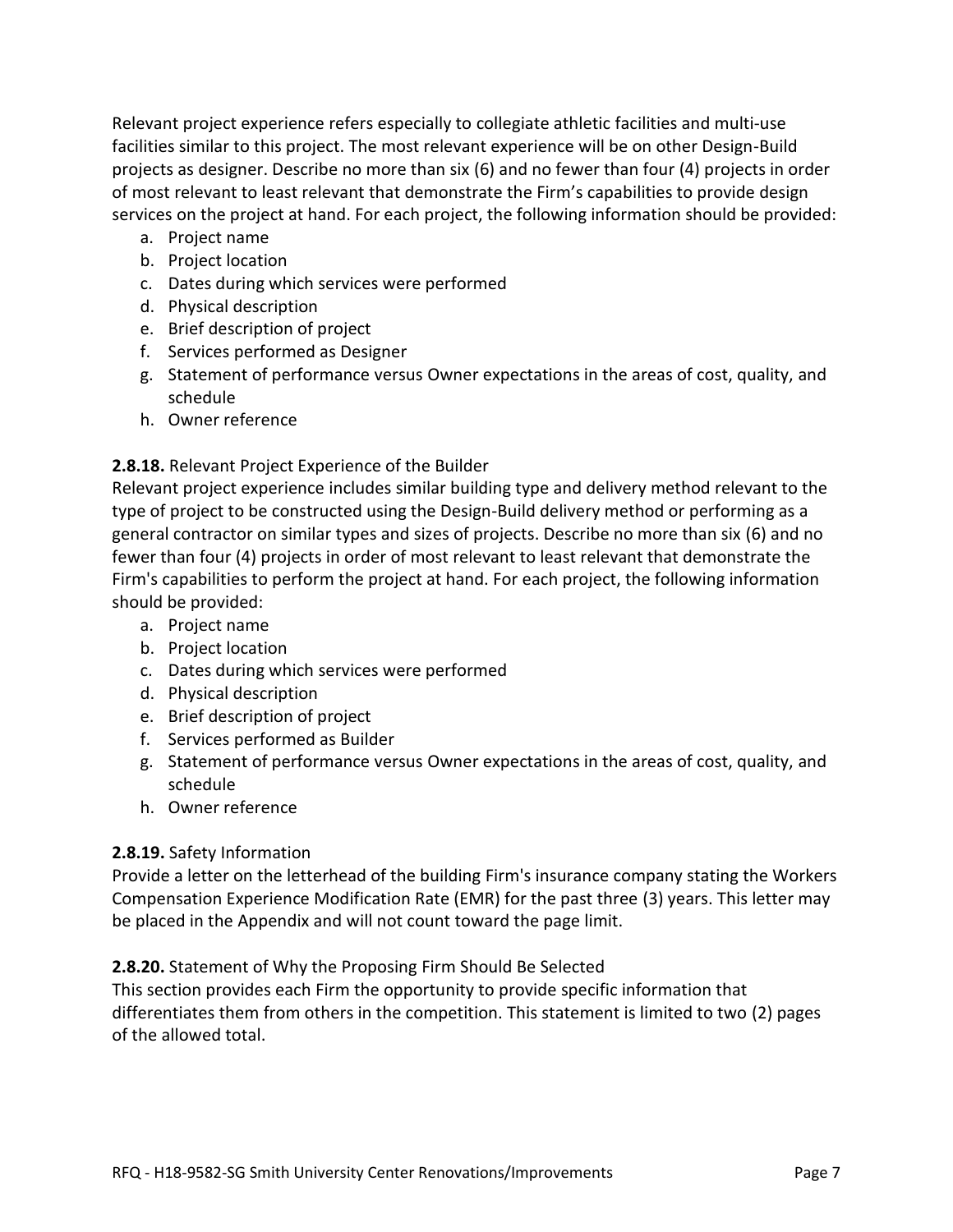#### **3. Evaluation Criteria**

**3.1.** Pass/Fail Criteria. Firms must meet the criteria below. Firms that do not meet these criteria are automatically disqualified from further evaluation.

- 1. Builder MUST have a "Safety Experience Modification Rate Average" of less than 1.5 over the last three (3) years.
- 2. Firm MUST have bonding capacity to provide a payment and performance bond for total cost of work.
- 3. Firm MUST be able to obtain a "Builder's Risk Insurance Policy" to cover the entire cost of construction.
- 4. Firm MUST have a current "Errors and Omissions Insurance Policy."
- 5. Firm MUST have a current "Contractor's Public Liability Insurance Policy" and must be insured in the following amounts: Bodily injury, including death—limits of \$1 million for each incident; Property damage—limits of \$1 million for each incident and \$2 million for the aggregate of operations. (The Owner reserves the right to require additional limits and coverage in the final contract.)
- 6. Firm MUST have design-build experience with projects greater than \$2,000,000.

**3.2.** Evaluation Criteria. The Selection Committee will evaluate the submittals uniformly based upon the criteria listed in the table below. Each major category of criteria is listed in order of importance. The services being sought under this RFQ are considered construction in nature. Consequently, the evaluation of submittals will be based upon consideration of the demonstrated qualifications and capabilities of the offeror.

#### **Major Category Criteria Criteria**

| Depth of Resources/Personnel        | • Depth of resources with experience and                                                |
|-------------------------------------|-----------------------------------------------------------------------------------------|
| Capability with Relevant Experience | ability, qualified and available for Architect /<br>Engineer / Design Professional role |
|                                     | • Depth of resources with experience and                                                |
|                                     | ability, qualified and available for Project                                            |
|                                     | Superintendent role                                                                     |
|                                     | • Depth of resources with experience and                                                |
|                                     | ability, qualified and available for Design-                                            |
|                                     | <b>Builder Preconstruction Services Manager role</b>                                    |
|                                     | • Depth of resources with experience and                                                |
|                                     | ability, qualified and available for Design-                                            |
|                                     | Builder Project Manager role                                                            |
|                                     | • Depth of resources with experience and                                                |
|                                     | ability, qualified and available for Project                                            |
|                                     | Executive role                                                                          |
|                                     | • Specific personnel experience with design and                                         |
|                                     | construction of collegiate athletic facilities and                                      |
|                                     | multi-use facilities                                                                    |